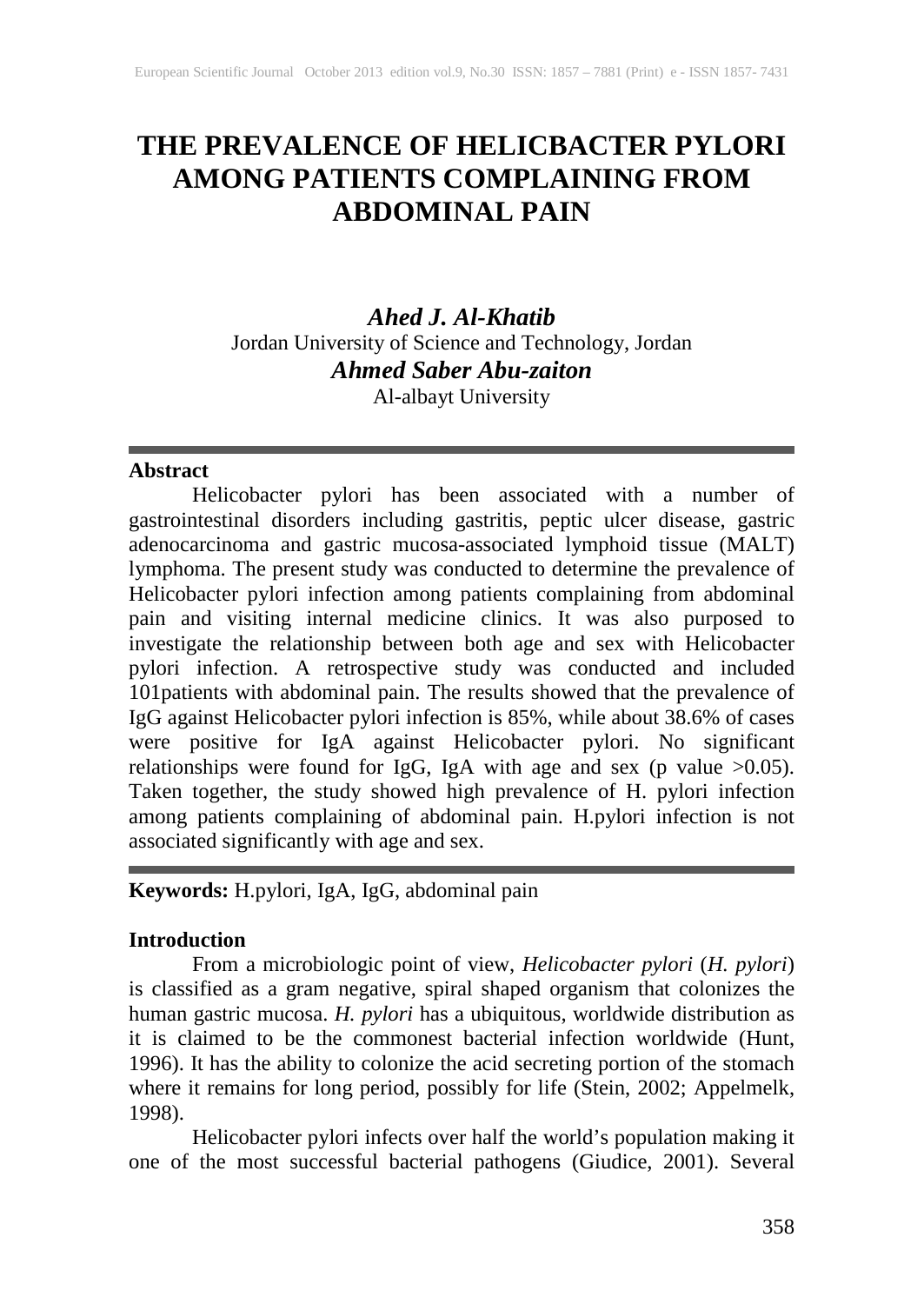studies have indicated that infection rates to be highest in developing countries and gastric colonization is usually lifelong unless infection is treated (Frenck, 2003; Miehlke, 1999).

Several studies suggested that persisting H.pylori infection in spite of a strong cellular and humoral immune response both locally and systemically is due to the fact that natural infection does not induce protective immunity. Furthermore, infections are asymptomatic in approximately 80% of individuals, however in the remaining 20% H. pylori infection is associated with a number of gastrointestinal disorders including gastritis, peptic ulcer disease, gastric adenocarcinoma and gastric mucosa-associated lymphoid tissue (MALT) lymphoma (Enno, 1998; Ernst, 2000; Correa; Uemura, 2001).

The H. pylori organism has the ability to colonize the human stomach and induces long-term infection of the gastric and duodenal mucosa in children and adults. It has been estimated that the majority of peptic ulcers and 85% of gastric adenocarcinomas and in over 95% of cases of gastric mucosa-associated lymphoid tissue (MALT) lymphoma are attributed to the infection by H.pylori (Tolia, 1999).<br>Furthermore several researchers

Furthermore, several researchers have conducted several epidemiologic studies in various geographical regions and found the early acquirement of this infection in life especially in developing countries (Ashorn, 1996; Thomas, 1993; Bitzan, 1998).

According to studies by Wu (2001) and Rowland (1999), infection with H. pylori occurs via oral ingestion of the bacterium and is transmitted primarily within families during early childhood. Other routes of infection include direct transmission from person to person by saliva, vomit, or feces in industrialized countries (Wu, 2001; Parsonnet, 1999).

# **Treatment of H.pylori**

There are certain therapeutic options for treatment of H. pylori infection including a combination therapy with two different antibiotics together with a proton-pump inhibitor, which is in most cases successful in eradicating the bacteria and healing ulcers (Wong, 1999).

In several conditions, it required to test for H. pylori if there is peptic ulcer disease, low grade gastric MALT lymphoma, after endoscopic resection of early gastric cancer, if there are first degree relatives with gastric cancer, and in certain cases of dyspepsia (Stenström, 2008) not routinely. Several ways of testing exist. One can test noninvasively for H. pylori infection with a blood antibody test, stool antigen test, or with the carbon urea breath test (in which the patient drinks 14C- or 13C-labelled urea, which the bacterium metabolizes, producing labelled carbon dioxide that can be detected in the breath). However, the most reliable method for detecting H. pylori infection is a biopsy check during endoscopy with a rapid urease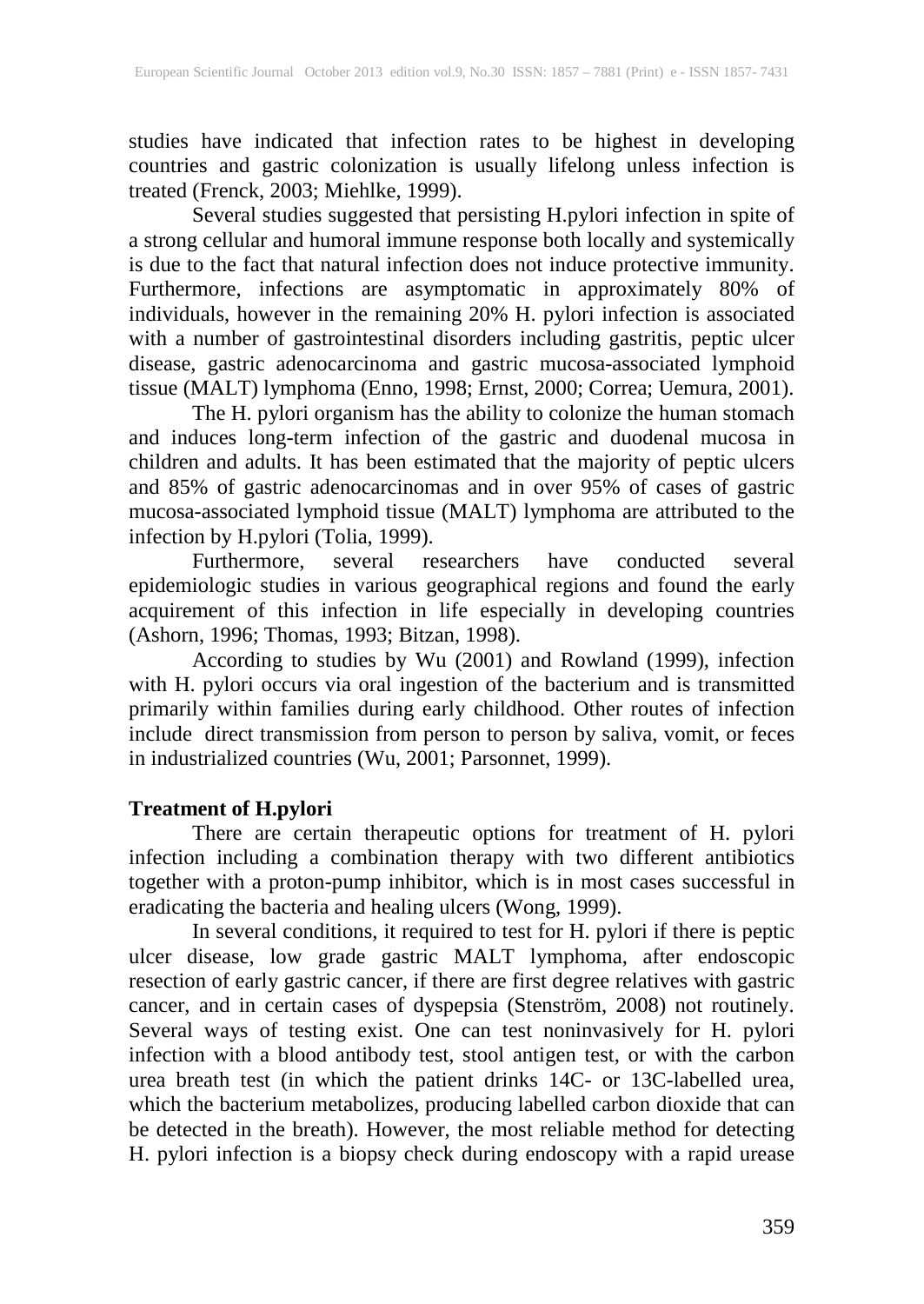test, histological examination, and microbial culture. There is also a urine ELISA test with a 96% sensitivity and 79% specificity. None of the test methods are completely failsafe. Even biopsy is dependent on the location of the biopsy. Blood antibody tests, for example, range from 76% to 84% sensitivity. Some drugs can affect H. pylori urease activity and give false negatives with the urea-based tests (Stenström, 2008; Kusters, 2006).

### **Study objectives**

1- To determine the prevalence of H.pylori among patients complaining from abdominal pain.

2- To investigate the relationship between the IgA and IgG with sex and age.

#### **Methods and Subjects**

This is a retrospective study. We referred to files of patients visiting internal medicine clinics. Study sample included 101 patients complaining from abdominal pain. patients were screened for H.pylori using ELIZA. Both IgG and IgA were screened for all patients. Cases were considered positive for H.pylori if the titer for IgG or IgA is  $\geq$ 20.

Statistical analysis included descriptive methods such as frequencies and percentages to describe general characteristics of participants. Chisquare test was used to explore the relationship between study variable with both IgG and IgA. Statistical significance was tested at alpha level  $\leq 0.05$ .

### **Results**

### **Characteristics of participants**

As shown in data presented in table 1, the study included 101 participants. About 56% of participants were under the age of 35 years whereas about 44% of participants were more than 35 years. About 65% of participants were males while about 35% of participants were females. About 39% of cases were positive for IgA and about 85% of cases were positive for IgG (table 1).

| <b>Variable</b> | <b>Frequency</b> | Percentage |  |
|-----------------|------------------|------------|--|
| Age (years)     |                  |            |  |
| $<$ 35          | 57               | 56.4       |  |
| $\geq 35$       | 44               | 43.6       |  |
| <b>Sex</b>      |                  |            |  |
| Male            | 66               | 65.3       |  |
| female          | 35               | 34.7       |  |
| <b>IgA</b>      |                  |            |  |
| <b>Positive</b> | 39               | 38.6       |  |
| <b>Negative</b> | 62               | 61.4       |  |
| <b>IgG</b>      |                  |            |  |
| <b>Positive</b> | 86               | 85.1       |  |
| <b>Negative</b> | 15               | 14.9       |  |

**Table 1: General characteristics of participants**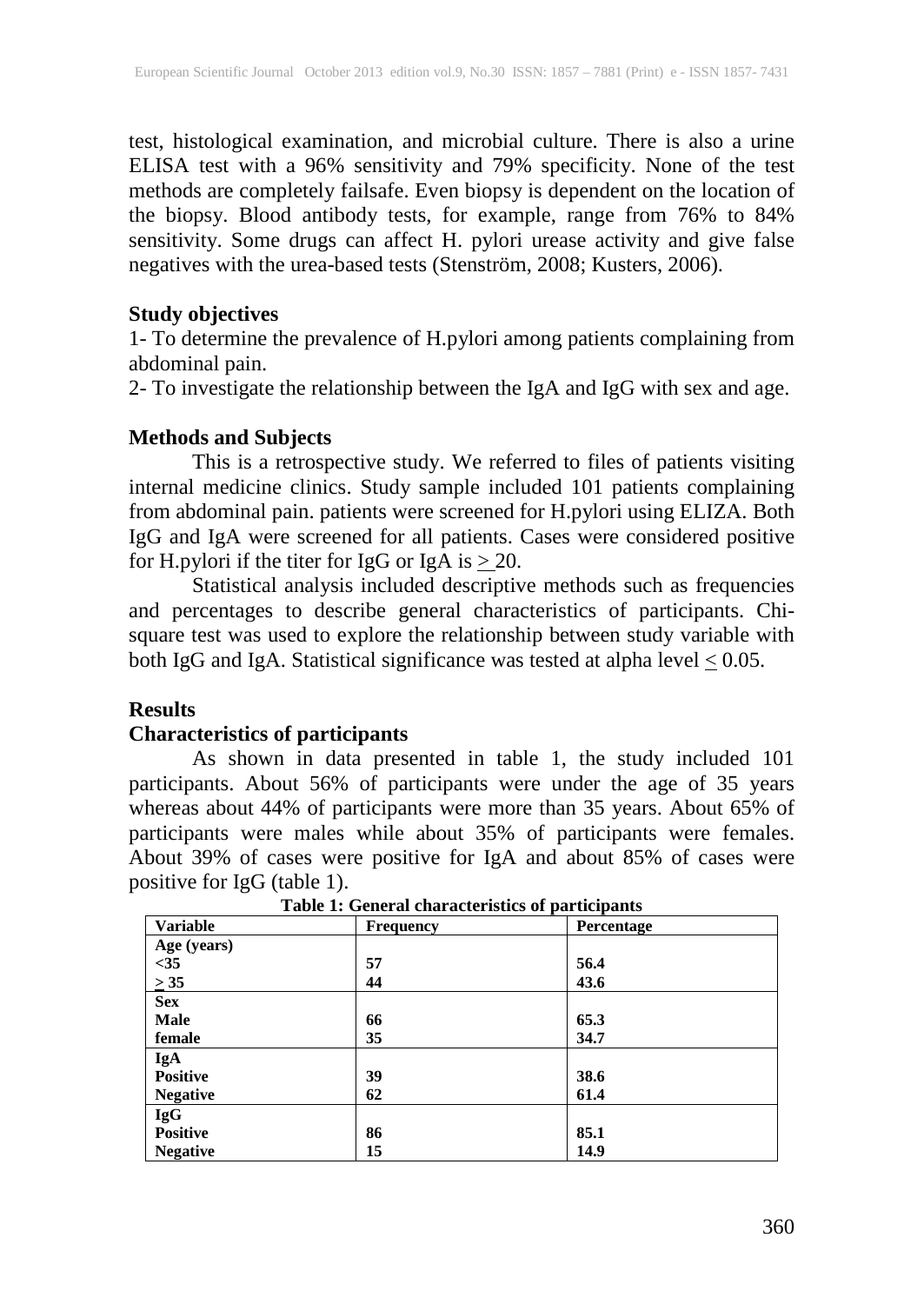# **The relationship between IgA and study variables**

The data presented in table 2 showed the relationship between IgA and both of age and sex. There were 22 cases (38.6%) positive for IgA under the age 35 years while there were 35 cases (61.4%) negative for IgA under 35 years. The data showed there were 17 cases (38.6%) positive for IgA over 35 years while there were 27 cases (61.4%) positive for IgA over 35 years. The relationship between IgA and age is not statistically significant (p value 0.990).

The data showed that about 41% of males were positive for IgA while about 59% of males were negative for IgA. About 34% of females were positive for IgA while about 66% of females were negative for IgA. The relationship between IgA and sex is not statistically significant (p value 0.515) (table 2).

| variable       | IgA             |                 | <b>P</b> value |
|----------------|-----------------|-----------------|----------------|
|                | <b>Positive</b> | <b>Negative</b> |                |
|                | N(%)            | N(%)            |                |
| Age (years)    |                 |                 | 0.99           |
| $<$ 35         | 22(38.6)        | 35(61.4)        |                |
| $\geq 35$      | 17(38.6)        |                 |                |
|                |                 | 27(61.4)        |                |
| <b>Sex</b>     |                 |                 | 0.515          |
| <b>Males</b>   | 27(40.9)        | 39(59.1)        |                |
|                |                 |                 |                |
| <b>Females</b> | 12(34.3)        | 23(65.7)        |                |

**Table 2: the relationship between IgA and study variables**

# **The relationship between IgG and study variables**

As shown in table 3, 86% of participants under the age 35 years were positive for IgG, and 14% were negative for IgG under the same group. About 84% of participants were positive for IgG over 35 years and about 16% were negative under the same age group. The relationship between IgG and age is not statistically significant (p value 0.793).

In regard to sex, about 85% of males and about 86% of females were positive for IgG. The relationship between sex and IgG is not statistically significant (p value 0.907).

| variable       | <b>IgG</b>      |                 | P value |
|----------------|-----------------|-----------------|---------|
|                | <b>Positive</b> | <b>Negative</b> |         |
|                | N(%)            | N(%)            |         |
| Age (years)    |                 |                 | 0.793   |
| $<$ 35         | 49 (86)         | 8(14)           |         |
| $\geq 35$      | 37(84.1)        | 7(15.9)         |         |
| <b>Sex</b>     |                 |                 | 0.907   |
| <b>Males</b>   | 56 (84.8)       | 10(15.2)        |         |
| <b>Females</b> | 30(85.7)        | 5(14.3)         |         |

**Table 3: The relationship between IgG and study variables**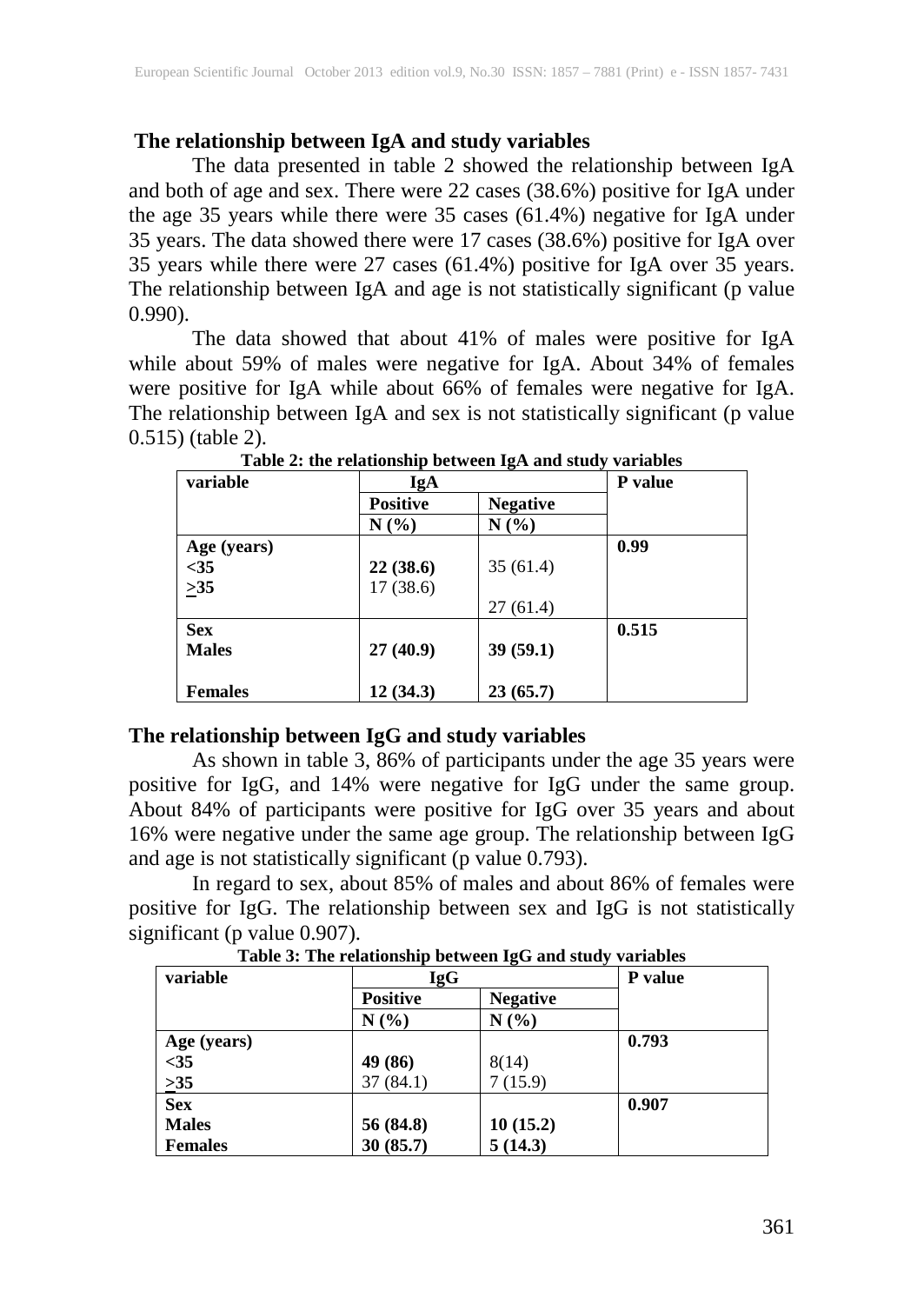# **Discussion**

Of 101 patient visiting internal medicine clinics of Prince Hamza ibn Hashim Hospital complaining from abdominal pain, 86 (85.1%) were positive for H.pylori (IgG). This finding is consistent with other studies (Tolia, 1999).

The data of the present study showed 39 cases (38.6%) were positive for IgA of H.pylori. our results are in line with other studies in which it has repeatedly been shown that the titers of IgA and IgG antibodies to H pylon in serum can be used as non-invasive tests for the presence of gastric Hpylon infection and gastritis (Kreuning, 1994).

It is not surprising to have no significant correlation between the titers of both IgG and IgA with age and sex (p value >0.05 for all). The reason is thought to be attributed to the clinical outcomes of the patients which are independent of age and sex.

**Conclusions:** the study showed high prevalence of H.pylori infection among patients complaining of abdominal pain. H.pylori infection is not associated significantly with age and sex.

# **References:**

Appelmelk BJ, Faller G, Claeys D, Kirchner T, Vandenbroucke-Grauls C (1998). Bugs on trial: the case for Helicobacter pylori and (1998). Bugs on trial: the case for Helicobacter pylori and autoimmunity.Trends Immunol Today, 296: 7–11.

Ashorn M, Miettinen A, Ruuska T, Liappala P, Maki M (1996). Seroepidemiological study of Helicobacter pylori infection in infancy. Arch Dis Child, 74:141–2.

Bitzan MM, Gold BD, Philpott DJ, et al (1998). Inhibition of Helicobacter pylori and Helicobacter mustelae binding to lipid receptor, by bovine colostrum. J Infect Dis; 177(4): 955–61.

B.C. Wong, S.K. Lam, K.C. Lai, W.H. Hu, C.K. Ching, J. Ho, S.T.Yuen, C.K. Chan, G.K. Lau, C.L. Lai (1999), Triple therapy for Helicobacter pylori eradication is more effective than long-term maintenance antisecretory treatment in the prevention of recurrence of duodenal ulcer: a prospective long-term follow-up study, Aliment. Pharmacol. Ther. 13, 303–309.

Correa P (2003). Helicobacter pylori infection and gastric cancer. Cancer Epidemiol Biomarkers Prev, 12(3):238s–41s.

Del Giudice G, Covacci A, Telford JL (2001). Montecucco C, Rappuoli R. The design of vaccines against Helicobacter pylori and their development. Annu Rev Immunol, 19:523–63.

Enno A, O'Rourke J, Braye S, Howlett R, Lee A (1998). Antigen-dependent progression of mucosa-associated lymphoid tissue (MALT)-type lymphoma in the stomach, Effects of antimicrobial therapy on gastricMALTlymphoma in mice.AmJ Pathol, 152(6):1625–32.